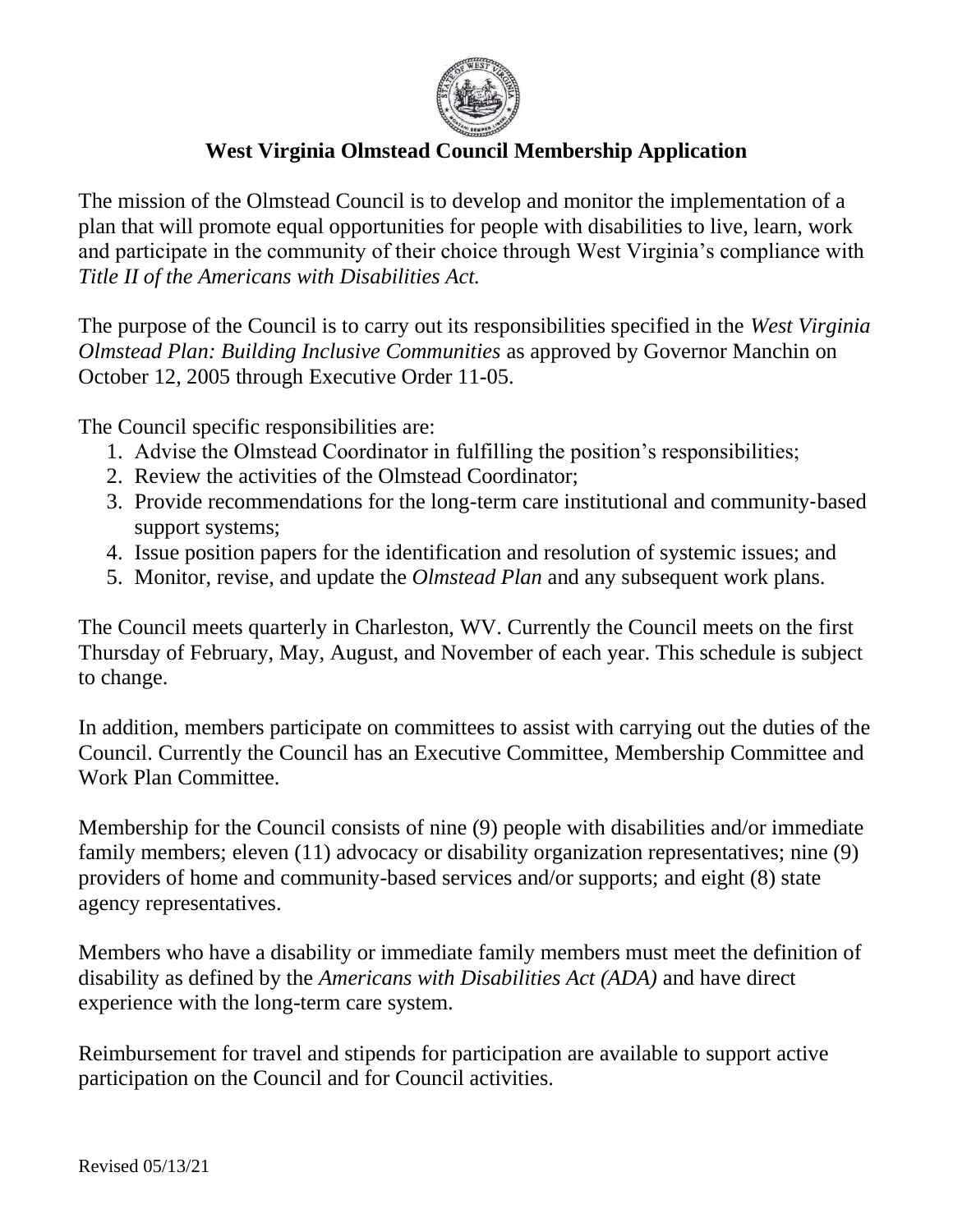## **West Virginia Olmstead Council Application for Membership**

Applicants are requested to voluntarily disclose the following information for the purpose of filling specific Council vacancies.

PLEASE CHECK THE ONE THAT MOST APPROPRIATELY DESCRIBES YOU:

 $\Box$  I have a disability as defined by the *Americans with Disabilities Act (ADA)*. Please describe your disability:

\_\_\_\_\_\_\_\_\_\_\_\_\_\_\_\_\_\_\_\_\_\_\_\_\_\_\_\_\_\_\_\_\_\_\_\_\_\_\_\_\_\_\_\_\_\_\_\_\_\_\_\_\_\_\_\_\_\_\_\_\_\_\_\_\_\_\_\_\_\_ \_\_\_\_\_\_\_\_\_\_\_\_\_\_\_\_\_\_\_\_\_\_\_\_\_\_\_\_\_\_\_\_\_\_\_\_\_\_\_\_\_\_\_\_\_\_\_\_\_\_\_\_\_\_\_\_\_\_\_\_\_\_\_\_\_\_\_\_\_\_ \_\_\_\_\_\_\_\_\_\_\_\_\_\_\_\_\_\_\_\_\_\_\_\_\_\_\_\_\_\_\_\_\_\_\_\_\_\_\_\_\_\_\_\_\_\_\_\_\_\_\_\_\_\_\_\_\_\_\_\_\_\_\_\_\_\_\_\_\_\_

\_\_\_\_\_\_\_\_\_\_\_\_\_\_\_\_\_\_\_\_\_\_\_\_\_\_\_\_\_\_\_\_\_\_\_\_\_\_\_\_\_\_\_\_\_\_\_\_\_\_\_\_\_\_\_\_\_\_\_\_\_\_\_\_\_\_\_\_\_\_

\_\_\_\_\_\_\_\_\_\_\_\_\_\_\_\_\_\_\_\_\_\_\_\_\_\_\_\_\_\_\_\_\_\_\_\_\_\_\_\_\_\_\_\_\_\_\_\_\_\_\_\_\_\_\_\_\_\_\_\_\_\_\_\_\_\_\_\_\_\_ \_\_\_\_\_\_\_\_\_\_\_\_\_\_\_\_\_\_\_\_\_\_\_\_\_\_\_\_\_\_\_\_\_\_\_\_\_\_\_\_\_\_\_\_\_\_\_\_\_\_\_\_\_\_\_\_\_\_\_\_\_\_\_\_\_\_\_\_\_\_ \_\_\_\_\_\_\_\_\_\_\_\_\_\_\_\_\_\_\_\_\_\_\_\_\_\_\_\_\_\_\_\_\_\_\_\_\_\_\_\_\_\_\_\_\_\_\_\_\_\_\_\_\_\_\_\_\_\_\_\_\_\_\_\_\_\_\_\_\_\_

Please describe any home and community-based services you receive:

 $\Box$  I am the immediate family member to someone with a disability as defined by the  $ADA$ . Please describe your family member's disability:

Please describe any home and community-based services received by your family member:

 $\Box$  I am a representative of an advocacy or disability organization (not providing direct services). Please list your title and the name the organization you represent:

\_\_\_\_\_\_\_\_\_\_\_\_\_\_\_\_\_\_\_\_\_\_\_\_\_\_\_\_\_\_\_\_\_\_\_\_\_\_\_\_\_\_\_\_\_\_\_\_\_\_\_\_\_\_\_\_\_\_\_\_\_\_\_\_\_\_\_\_\_\_

\_\_\_\_\_\_\_\_\_\_\_\_\_\_\_\_\_\_\_\_\_\_\_\_\_\_\_\_\_\_\_\_\_\_\_\_\_\_\_\_\_\_\_\_\_\_\_\_\_\_\_\_\_\_\_\_\_\_\_\_\_\_\_\_\_\_\_\_\_\_

\_\_\_\_\_\_\_\_\_\_\_\_\_\_\_\_\_\_\_\_\_\_\_\_\_\_\_\_\_\_\_\_\_\_\_\_\_\_\_\_\_\_\_\_\_\_\_\_\_\_\_\_\_\_\_\_\_\_\_\_\_\_\_\_\_\_\_\_\_\_

 $\Box$  I am a representative of a community provider of the  $\Box$  I/DD Waiver,  $\Box$  A/D Waiver, or  $\Box$  TBI Waiver. Please list your title and the name of your agency or company.